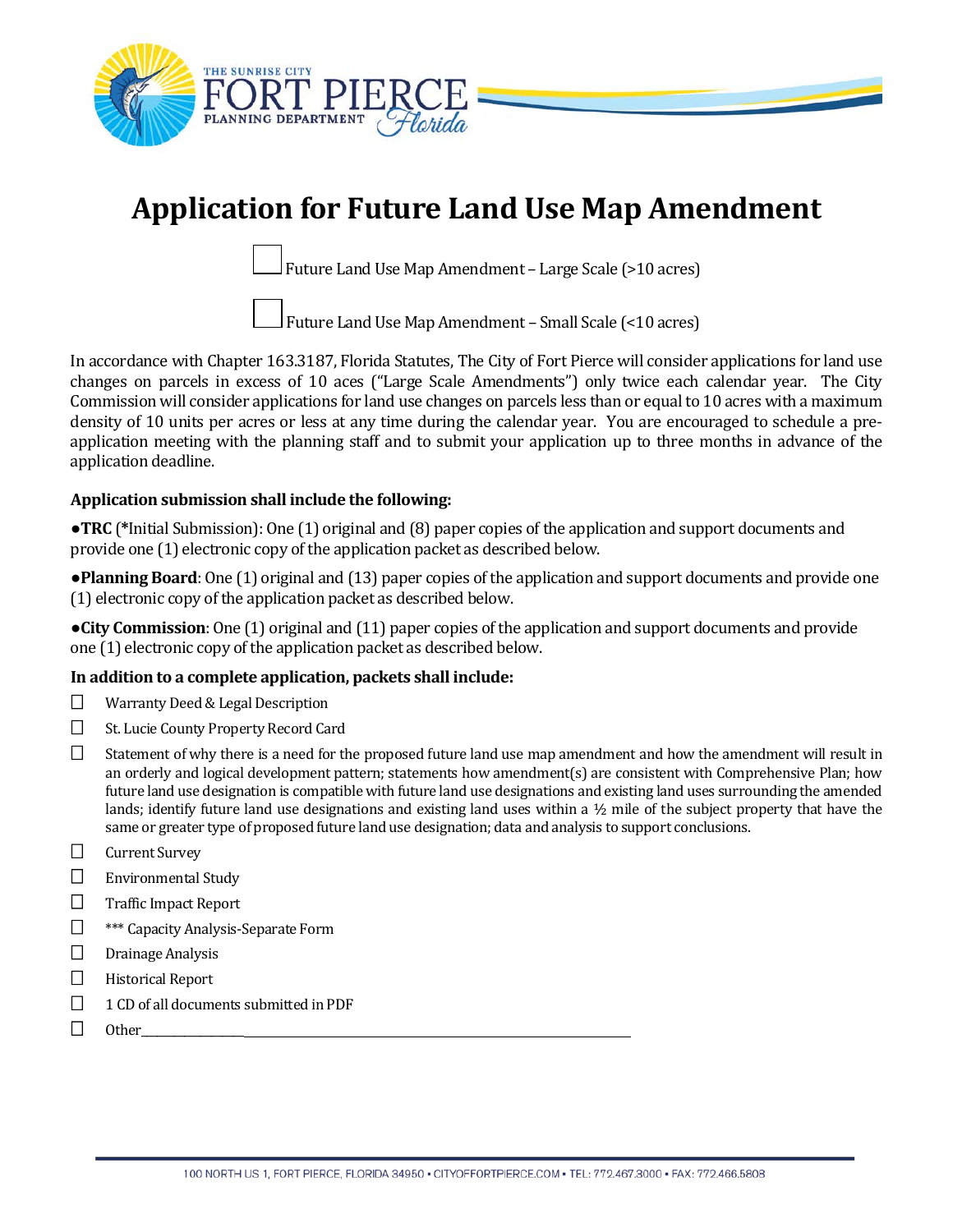<u> 1990 - Johann Barbara, martin a</u>

- **1.** Property Address/Location:
- **2.** Property Tax ID(s):
- **3.** Total Acreage:
- **4.** Existing Future Land Use Designation:
- **5.** Existing Zoning Classification:
- **6.** Proposed Zoning Classification:
- **7.** Other applications being submitted concurrent with this application, if any:

**8.** Describe the existing uses, improvements and structures on the amendment lands:

- **9.** Are there any identified or possible historical structures on the amendment lands?
- **10.** The reason for making this request:

#### **11. Capacity Analysis:**

# **I. Site Data:**

|              | <b>Existing Use</b> | <b>Future Land Use</b> | <b>Zoning</b> |
|--------------|---------------------|------------------------|---------------|
| <b>North</b> |                     |                        |               |
| South        |                     |                        |               |
| East         |                     |                        |               |
| West         |                     |                        |               |

|                 | <b>Future Land Use</b> | <b>Zoning</b><br>Classification | <b>Maximum Intensity</b><br>Residential: Dwelling Units per<br>Acre<br><b>Other: Square Footage</b> | <b>Total</b><br>Acreage | <b>Flood Zone</b> |
|-----------------|------------------------|---------------------------------|-----------------------------------------------------------------------------------------------------|-------------------------|-------------------|
| <b>Current</b>  |                        |                                 |                                                                                                     |                         |                   |
| <b>Proposed</b> |                        |                                 |                                                                                                     |                         | N/A               |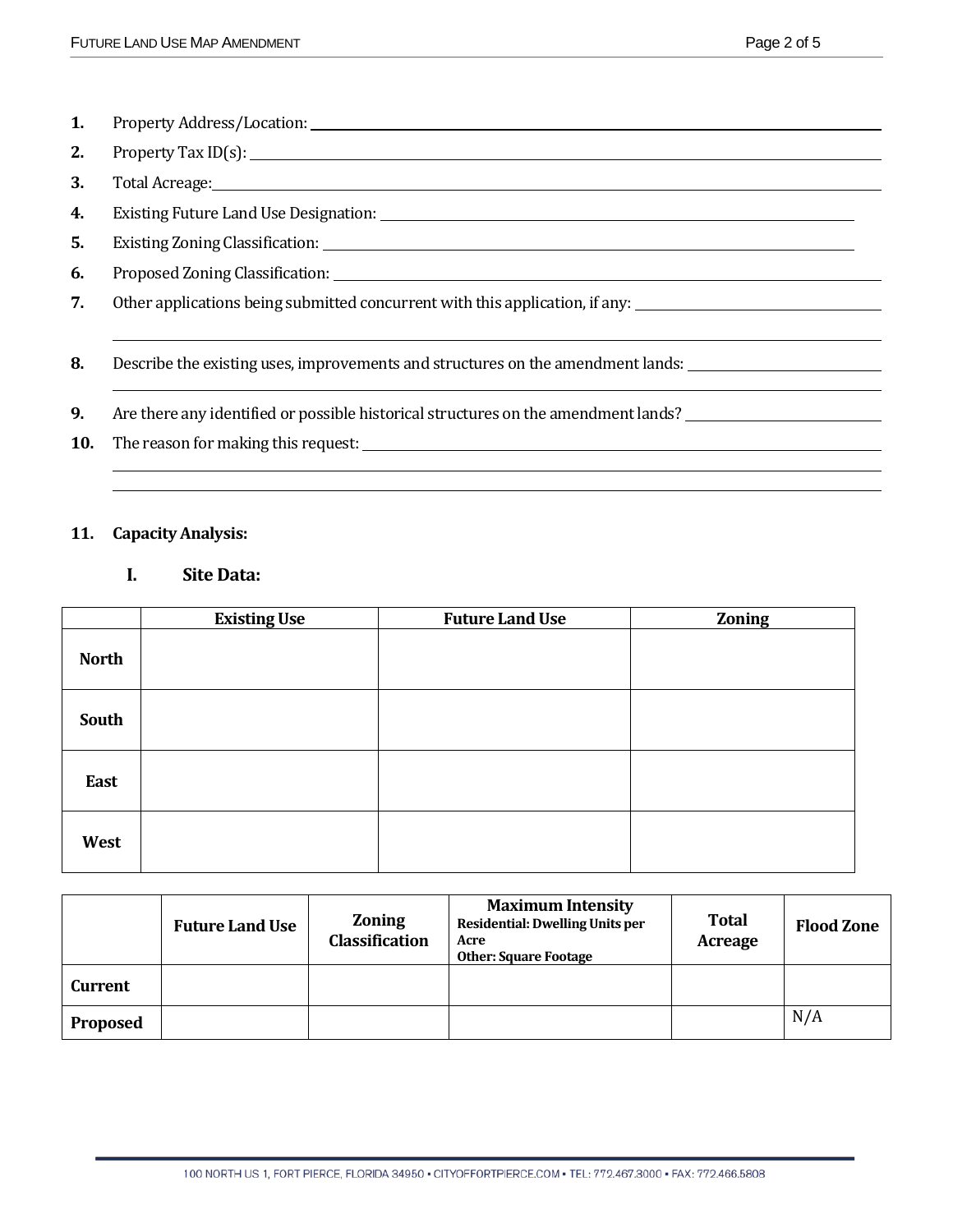# **II. Public Facilities Information:**

| <b>A. Potable Water:</b> |                                                                                    |
|--------------------------|------------------------------------------------------------------------------------|
| Average Use              | Residential: 100 gallons per day per person (du x 2.6= persons x 100 gpd = demand) |
|                          | Other: 0.125 gallons per day per square foot                                       |
| Demand Analysis          | Maximum                                                                            |
| Current Zoning           | Total gallons per day                                                              |
| <b>Proposed Zoning</b>   | Total gallons per day                                                              |
| <b>Change in Demand</b>  | Total gallons per day                                                              |

| <b>B.</b> Wastewater:   |                                                                                    |
|-------------------------|------------------------------------------------------------------------------------|
| Average Use             | Residential: 100 gallons per day per person (du x 2.6= persons x 100 gpd = demand) |
|                         | Other: 0.1 gallons per day per square foot                                         |
| Demand Analysis         | Maximum                                                                            |
| <b>Current Zoning</b>   | Total gallons per day                                                              |
| Proposed Zoning         | Total gallons per day                                                              |
| <b>Change in Demand</b> | Total gallons per day                                                              |

| C. Parks and Recreation (Residential Classifications Only): |                                                                      |                    |                    |                         |  |  |
|-------------------------------------------------------------|----------------------------------------------------------------------|--------------------|--------------------|-------------------------|--|--|
|                                                             | $(Du \times 2.6 = \text{persons} + 44,227 = \text{population /LOS})$ |                    |                    |                         |  |  |
|                                                             |                                                                      | <b>Existing</b>    | <b>Proposed</b>    |                         |  |  |
| Park Type                                                   | LOS.                                                                 | Population         | Population         | <b>Change in Demand</b> |  |  |
|                                                             |                                                                      | <b>Park Demand</b> | <b>Park Demand</b> |                         |  |  |
| <b>Regional</b>                                             | 20 acres per 1,000 people                                            |                    |                    |                         |  |  |
| <b>Urban District</b>                                       | per 1,000 people<br>5 acres                                          |                    |                    |                         |  |  |
| Community                                                   | 2.5 acres per 1,000 people                                           |                    |                    |                         |  |  |
| Neighborhood                                                | 1.36 acres per 1,000 people                                          |                    |                    |                         |  |  |

| D. Public Schools (Residential Classifications Only):         |       |             |  |  |  |
|---------------------------------------------------------------|-------|-------------|--|--|--|
| Single Family: $(du x 0.405 = students / 70\% K-8/30\% High)$ |       |             |  |  |  |
| Multi-family: (du x $0.207$ = students/70% K-8/30% High)      |       |             |  |  |  |
|                                                               | $K-8$ | <b>High</b> |  |  |  |
| <b>School Name</b>                                            |       |             |  |  |  |
| City                                                          |       |             |  |  |  |
| <b>Distance</b>                                               |       |             |  |  |  |
| <b>Current Zoning Enrollment Demand</b>                       |       |             |  |  |  |
| <b>Proposed Zoning Enrollment Demand</b>                      |       |             |  |  |  |
| <b>Change in Demand</b>                                       |       |             |  |  |  |
|                                                               |       |             |  |  |  |

| E. Solid Waste:                                                                                |         |  |  |  |
|------------------------------------------------------------------------------------------------|---------|--|--|--|
| 2 yard serves 15 units, 4 yard serves 30 units, 6 yard serves 45 units, 8 yard serves 60 units |         |  |  |  |
| <b>Demand Analysis</b>                                                                         | Maximum |  |  |  |
| <b>Current Zoning</b>                                                                          |         |  |  |  |
| <b>Proposed Zoning</b>                                                                         |         |  |  |  |
| <b>Change in Demand</b>                                                                        |         |  |  |  |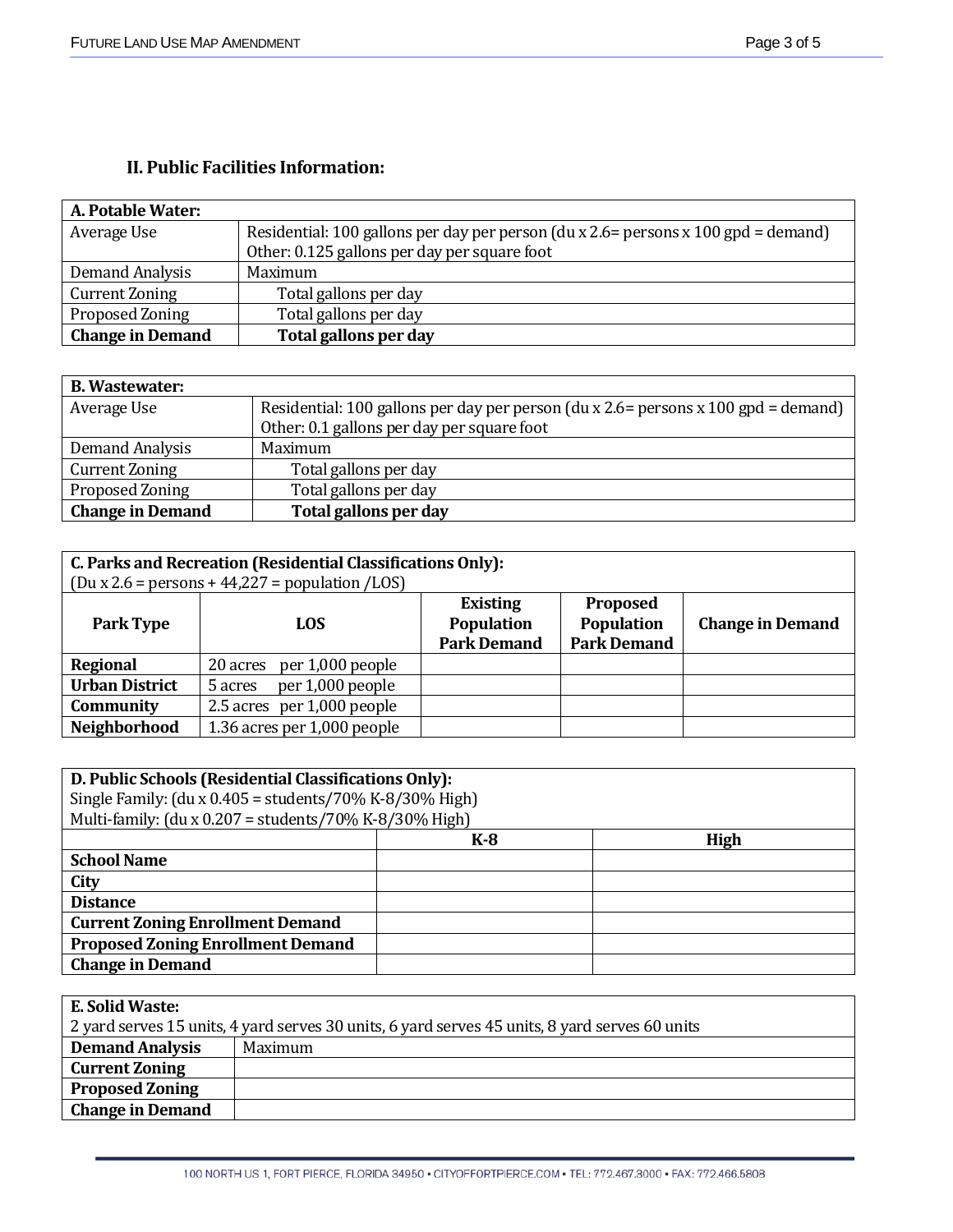| <b>F. Stormwater:</b>                                                                                     |                                                                                                          |  |  |  |  |
|-----------------------------------------------------------------------------------------------------------|----------------------------------------------------------------------------------------------------------|--|--|--|--|
| Potential increase in volume discharged due to increased impervious coverage, reduced groundwater seepage |                                                                                                          |  |  |  |  |
|                                                                                                           | or loss of surface water storage impacting Adopted LOS of 25-year 3-day storm Pre vs. Post Runoff (Storm |  |  |  |  |
| sewers to convey 5 year-1 day storm event; Canals to convey 3 year – 1 day storm event)                   |                                                                                                          |  |  |  |  |
|                                                                                                           |                                                                                                          |  |  |  |  |
|                                                                                                           |                                                                                                          |  |  |  |  |
| Impact                                                                                                    |                                                                                                          |  |  |  |  |
|                                                                                                           |                                                                                                          |  |  |  |  |
|                                                                                                           |                                                                                                          |  |  |  |  |

|                           | <b>AADT</b>                                                                                                                                                                                                                                                                                                                              |         | <b>AM/PM Peak Hour Trips</b> |
|---------------------------|------------------------------------------------------------------------------------------------------------------------------------------------------------------------------------------------------------------------------------------------------------------------------------------------------------------------------------------|---------|------------------------------|
| <b>Demand Analysis</b>    | Maximum                                                                                                                                                                                                                                                                                                                                  | Maximum |                              |
| <b>Current Zoning</b>     |                                                                                                                                                                                                                                                                                                                                          |         |                              |
| <b>Proposed Zoning</b>    |                                                                                                                                                                                                                                                                                                                                          |         |                              |
| <b>Change in Demand</b>   | Trips                                                                                                                                                                                                                                                                                                                                    | Trips   |                              |
| <b>Impact to Capacity</b> |                                                                                                                                                                                                                                                                                                                                          |         |                              |
|                           |                                                                                                                                                                                                                                                                                                                                          |         |                              |
| 12.                       |                                                                                                                                                                                                                                                                                                                                          |         |                              |
|                           |                                                                                                                                                                                                                                                                                                                                          |         |                              |
|                           |                                                                                                                                                                                                                                                                                                                                          |         | $\mathsf{Zip}\_$             |
|                           | Phone #                                                                                                                                                                                                                                                                                                                                  |         |                              |
|                           |                                                                                                                                                                                                                                                                                                                                          |         |                              |
| 13.                       |                                                                                                                                                                                                                                                                                                                                          |         |                              |
|                           |                                                                                                                                                                                                                                                                                                                                          |         |                              |
|                           |                                                                                                                                                                                                                                                                                                                                          |         | Zip 2000                     |
|                           | Phone $\#$ $\qquad \qquad$ $\qquad$ $\qquad$ $\qquad$ $\qquad$ $\qquad$ $\qquad$ $\qquad$ $\qquad$ $\qquad$ $\qquad$ $\qquad$ $\qquad$ $\qquad$ $\qquad$ $\qquad$ $\qquad$ $\qquad$ $\qquad$ $\qquad$ $\qquad$ $\qquad$ $\qquad$ $\qquad$ $\qquad$ $\qquad$ $\qquad$ $\qquad$ $\qquad$ $\qquad$ $\qquad$ $\qquad$ $\qquad$ $\qquad$ $\q$ |         |                              |
|                           |                                                                                                                                                                                                                                                                                                                                          |         |                              |
|                           |                                                                                                                                                                                                                                                                                                                                          |         |                              |
|                           |                                                                                                                                                                                                                                                                                                                                          |         |                              |
|                           |                                                                                                                                                                                                                                                                                                                                          |         |                              |
| 14.                       |                                                                                                                                                                                                                                                                                                                                          |         |                              |
|                           |                                                                                                                                                                                                                                                                                                                                          |         |                              |
|                           | Phone # $\frac{1}{2}$                                                                                                                                                                                                                                                                                                                    |         |                              |

## **15. Applicant Acknowledgements** (Owner's signature must be notarized)

I certify that: (Check One)

 $\perp$  I (we) do hereby certify that I (we) own in fee simple the above referenced described property for which a change in Zoning Classification is requested.

\_\_\_\_\_\_\_\_ I (we) are not the owner of the above described property; however, the owners signature below authorizes the applicants the authority to act as agent for the owner(s) of record.